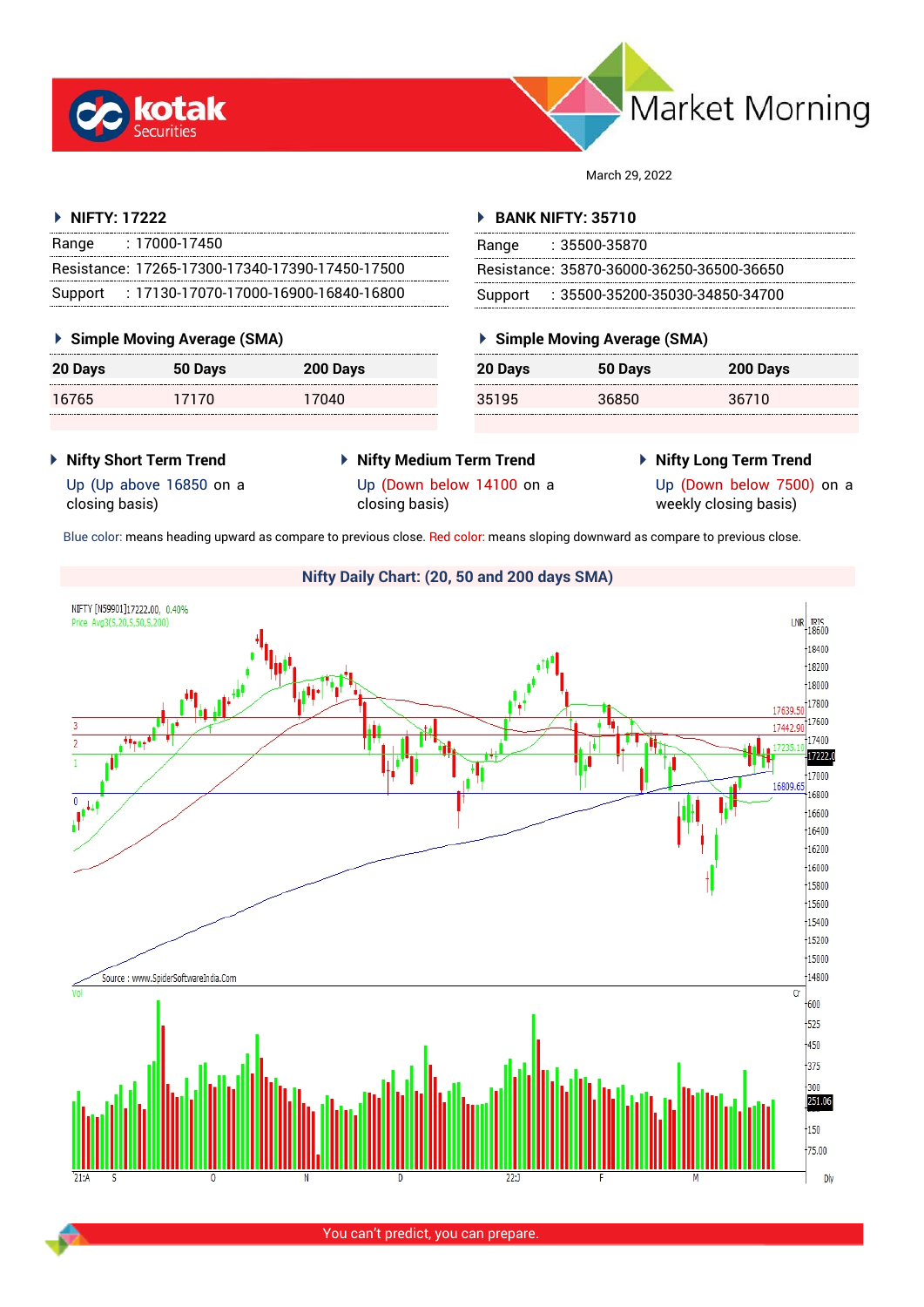#### **Market Analysis**

levels despite opening significantly lower. Also, Brent crude price is declining from higher, which is positive in the **Nifty/Sensex Daily View:** Today SGX-NIFTY is up mainly due to the trend of US markets recovering from lower near term.

On Monday, benchmark indices closed with a gain of 69 points in a limited trading session, while the Sensex was up 230 points. Sectors saw buying in banking and financial stocks. Technically, the index once again took support near the 17000 or 200-day SMA and bounced back sharply and managed to close above the 50-day SMA, but the broader market structure is still non-directional or range-bound between 17000/56900 and 17450/58400. Since the last six trading sessions, the market is witnessing a limited movement. In the near future, as long as the index holds 17100/57300, the market is likely to retest the level of 17325-17450/5800-58400. Expect a fresh round of short-covering above the levels of 17500/58500, which could lift the Nifty/Sensex to 17650-17700/59000 levels.

# **RATING SCALE (PRIVATE CLIENT GROUP)**

| <b>BUY</b>             | $-$ A condition that indicates a good time to buy a stock. The exact circumstances of the signal will be determined by the indicator that an<br>analyst is using. |
|------------------------|-------------------------------------------------------------------------------------------------------------------------------------------------------------------|
| SELL                   | A condition that indicates a good time to sell a stock. The exact circumstances of the signal will be determined by the indicator that an<br>analyst is using.    |
| <b>Stop Loss Order</b> | An instruction to the broker to buy or sell stock when it trades beyond a specified price. They serve to either protect your profits or<br>limit your losses.     |

#### **FUNDAMENTAL RESEARCH TEAM (PRIVATE CLIENT GROUP)**

#### **Shrikant Chouhan Arun Agarwal Amit Agarwal, CFA Hemali Dhame**

Head of Research Auto & Auto Ancillary Transportation, Paints, FMCG Banking & Finance [shrikant.chouhan@kotak.com](mailto:shrikant.chouhan@kotak.com) arun.agarwal@kotak.com agarwal.amit@kotak.com Hemali.Dhame@kotak.com

**Jatin Damania Purvi Shah Rini Mehta K. Kathirvelu** Metals & Mining, Midcap Pharmaceuticals Research Associate Support Executive jatin.damania@kotak.com [purvi.shah@kotak.com](mailto:purvi.shah@kotak.com) rini.mehta@kotak.com [k.kathirvelu@kotak.com](mailto:k.kathirvelu@kotak.com) +91 22 6218 6440 +91 22 6218 6432 +91 80801 97299 +91 22 6218 6427

**Sumit Pokharna** Pankaj Kumar Oil and Gas, Information Tech Construction, Capital Goods & Midcaps sumit.pokharna@kotak.com pankajr.kumar@kotak.com

+91 22 6218 5408 +91 22 6218 6443 +91 22 6218 6439 +91 22 6218 6433

+91 22 6218 6438 +91 22 6218 6434

**TECHNICAL RESEARCH TEAM (PRIVATE CLIENT GROUP)**

**Shrikant Chouhan Amol Athawale Sayed Haider**

[shrikant.chouhan@kotak.com](mailto:shrikant.chouhan@kotak.com) [amol.athawale@kotak.com](mailto:amol.athawale@kotak.com) Research Associate +91 22 6218 5408 +91 20 6620 3350 [sayed.haider@kotak.com](mailto:sayed.haider@kotak.com)

+91 22 62185498

## **DERIVATIVES RESEARCH TEAM (PRIVATE CLIENT GROUP)**

+91 22 6218 5497 +91 33 6615 6273

**Sahaj Agrawal Prashanth Lalu Prasenjit Biswas, CMT, CFTe** [sahaj.agrawal@kotak.com](mailto:sahaj.agrawal@kotak.com) [prashanth.lalu@kotak.com](mailto:prashanth.lalu@kotak.com) [prasenjit.biswas@kotak.com](mailto:prasenjit.biswas@kotak.com)